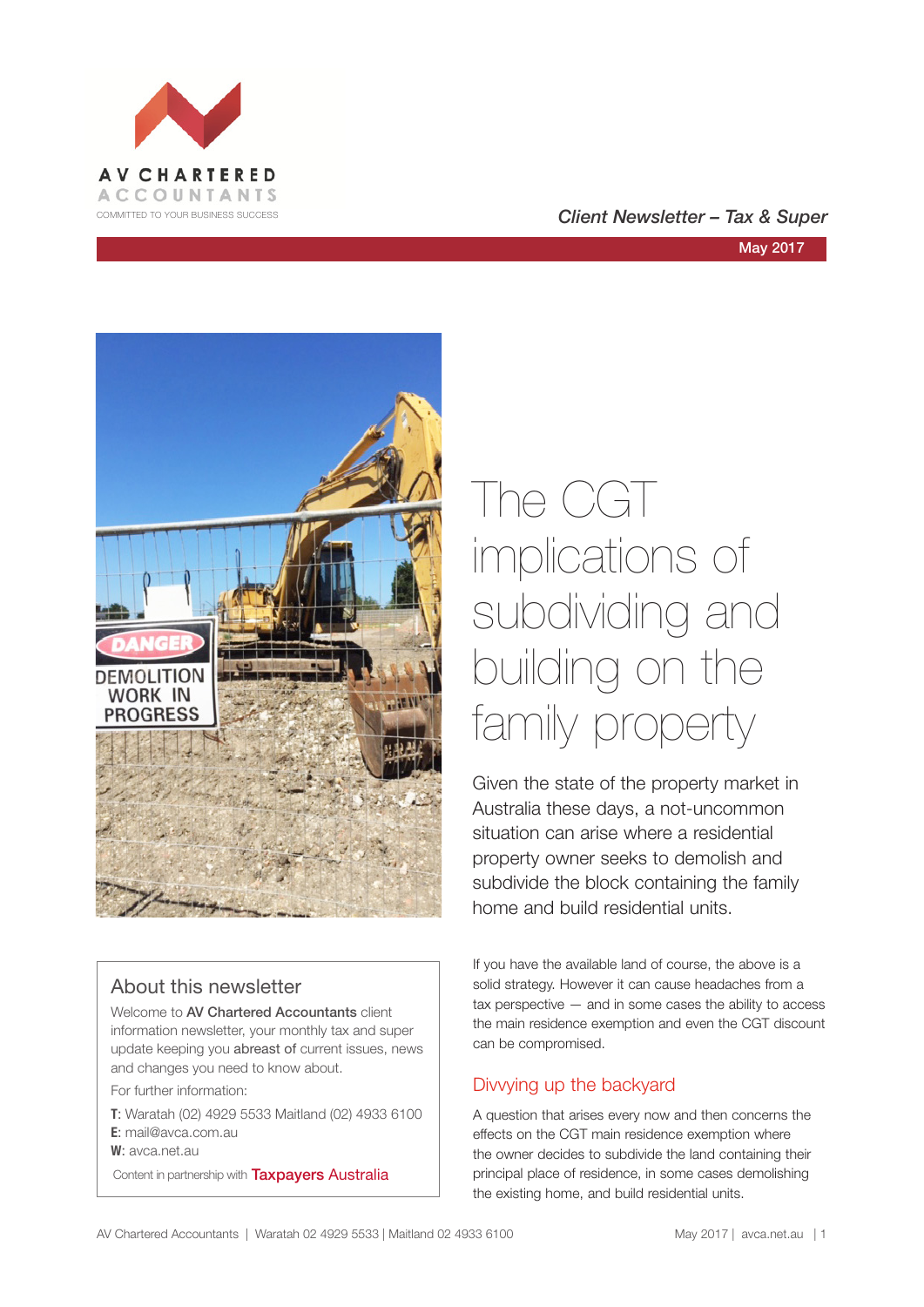### The CGT implications of subdividing and building on the family property *cont*

The scenarios that are typically raised involve one of the following choices:

- 1. demolish the main residence, subdivide the land, build two home units, sell one and live in the other
- 2. subdivide the land, build a home unit on the newly created previously vacant portion, and sell the unit (with the original residence staying intact)
- 3. subdivide the land and sell the non-main residence block (with original dwelling staying intact).

When dealing with these situations, the following pertinent tax questions may need consideration:

■ Would demolition of the original main residence would trigger a capital gain or loss (if any)?

- What are the CGT implications of subdividing the property?
- Is the sale of the home unit or vacant land the "mere" realisation" of an asset or is there is a profit-making activity conducted?
- How would the original dwelling/unit, retained and lived in by the taxpayer, be treated for CGT purposes?

Note that there may be some GST implications that are not dealt with in detail here. Suffice to say that any venture undertaken by home owners in building units for the purposes of sale may, from the ATO's viewpoint, constitute an "enterprise" and may necessitate an ABN and registration for GST. Speak to us if you consider that this may be the case.

# **Scenario 1:** Demolish dwelling, subdivide land, build two units, sell one and retain other as main residence

Consider the following scenario:

- Jim acquired a dwelling in May 2012 and resided in the dwelling as his main residence.
- The land is less than two hectares.
- Due to the poor state of the dwelling, it was demolished in June 2016. No consideration was received as a result of the demolition.
- The land was subdivided into two blocks and Jim then commenced to build a unit on each block. Jim continued to be the owner of both blocks.
- Upon completion in January 2017, Jim moved into one of the units as his main residence (as soon as practicable after completion).
- The unoccupied unit was sold in February 2017.
- Jim lived in rental accommodation from June 2016 until January 2017.

The subdivision of land results in each new block registering a separate title. The subdivision itself has no CGT consequences, provided Jim continues to be the owner. However it does create two new separate CGT assets. A further consequence of subdividing the land into two blocks is that the cost base of the land is required to be apportioned to each new block in a "reasonable way" (such as using the land area or a market valuation).

In disposing of the non-main residence unit, a question arises as to whether the building of the unit and its subsequent sale is a "mere realisation" of a capital asset or a profit derived from an isolated transaction. This is not always clear, and requires consideration of all the necessary factors. We can provide guidance should this be a source of confusion.

Unlike the non-main residence unit, the main residence unit continues to qualify for the CGT main residence exemption.

Note also that notwithstanding that the original dwelling has been demolished, Jim can still extend the main residence exemption to the newly built unit provided that certain conditions are met.

Specifically, he can choose to treat the vacant land as his "main residence" for a maximum period of four years from the time that he ceases to occupy the demolished dwelling until the replacement unit becomes his main residence ("the four year rule").

It is therefore possible for Jim to have an unbroken period of "occupancy" from the time that the demolished dwelling was acquired until such time that the replacement dwelling ceases to be his main residence. During this period, once a choice is made, Jim cannot treat any other dwelling as his main residence.

 $cont \rightarrow$ 

This information has been prepared without taking into account your objectives, financial situation or needs. Because of this, you should, before acting on this information, consider its appropriateness, having regard to your objectives, financial situation or needs. Liability limited by a scheme approved under professional standards legislation (other than for acts or omissions of financial services licensees).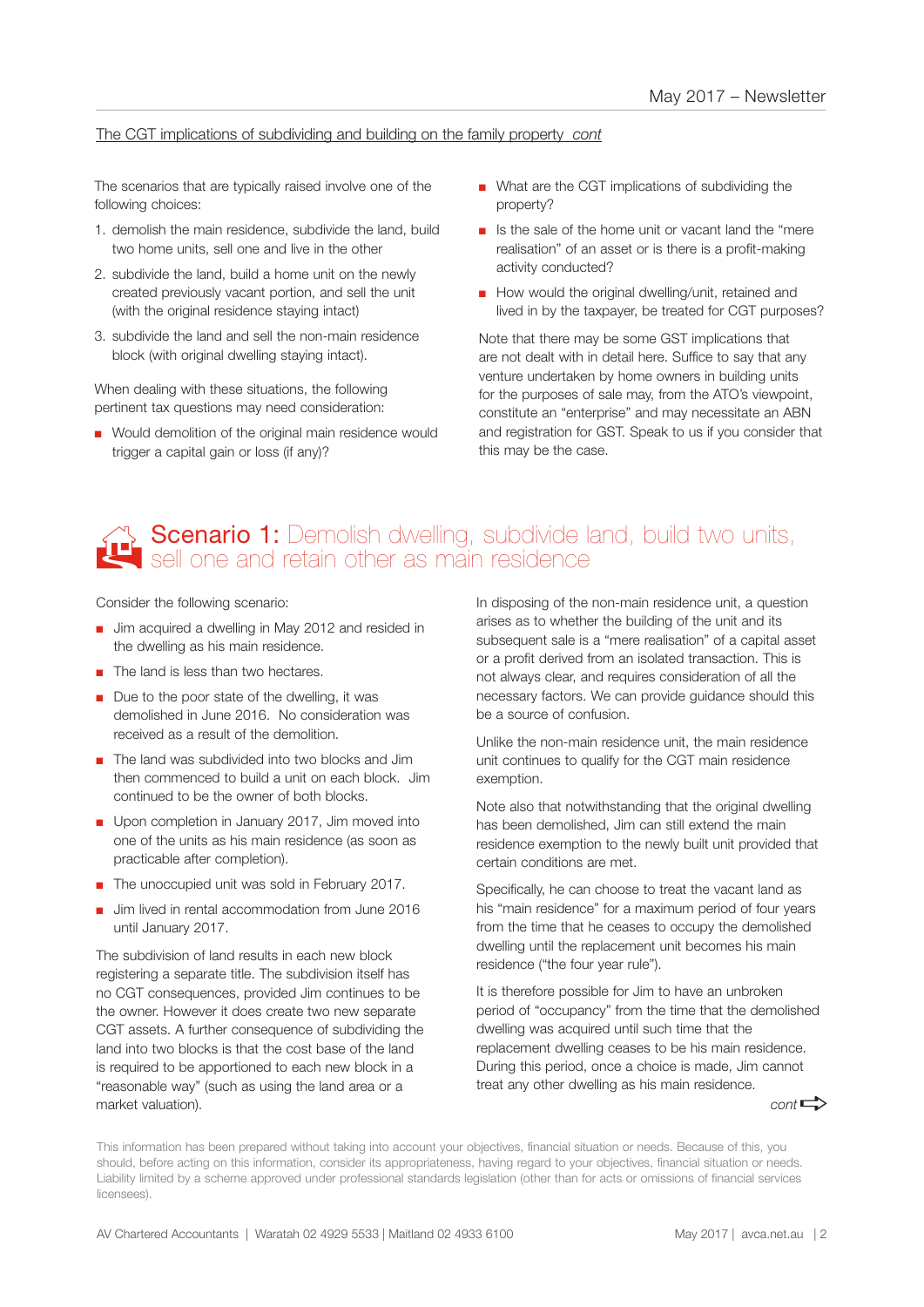### The CGT implications of subdividing and building on the family property *cont*

## Scenario 2: Subdivide land, build a home unit on the previously<br>Vacant portion, and sell the unit (original residence stavs intact) vacant portion, and sell the unit (original residence stays intact)

- Mary and John acquired a dwelling in April 1996. which was their main residence.
- The home had a swimming pool on land adjacent to the dwelling.
- The land is less than two hectares.
- Their adult children have left home and, requiring cash to fund their retirement, Mary and John have intentions of downsizing their living arrangements.
- In December 2016, they removed the swimming pool and subdivided the land into two blocks (retaining their existing home).
- They built a unit on the vacant block, completed in March 2017 and sold in April 2017.

As noted above, the subdivision of land does not trigger a CGT liability provided that Mary and John continue to be the beneficial owners of the subdivided blocks. The cost base of the property would need to be allocated to each block of land on a reasonable basis.

As the unit built on the newly apportioned block was created with an obvious intention of making a profit, and as the owners have continued to use the original dwelling as their home, neither the CGT main residence exemption nor the CGT general discount applies.

The fact that the unit was constructed on land that was originally subject to the main residence exemption (as part of the two hectare area upon which Mary and John's residence was situated) provides no basis to argue that some part of the gain on disposal should be free of tax pursuant to that exemption.

Unlike the non-main residence unit, the block containing the main residence continues to be subject to the CGT provisions, including the main residence exemption.

The subdivision of Mary and John's land therefore has no effect in this regard, however the cost base of the block containing Mary and John's original dwelling would be reduced following allocation of the cost base between the two blocks.

## Scenario 3: Subdivision of land with main residence and Scenario 3: Subdivision<br>dispose of vacant block

- Bob acquired a dwelling in August 1996 for \$400,000, which was his main residence.
- The land is less than two hectares.
- In September 2012, the property was subdivided into two blocks with one block containing the dwelling (front block) and the other block being vacant (rear block). Bob continued to be the owner of both blocks.
- The legal costs for the subdivision were \$10,000.
- At the time of subdivision, Bob's real estate agent advised that the value of front block and rear block should be split 50/50.
- The rear block was sold in December 2014 for \$400,000.

Again, mere subdivision does not trigger a CGT liability provided Bob continues to own both, and the new cost base of each must be calculated on a reasonable basis. As the split, based on the agent's advice, is 50/50, the cost base for each block is as follows:

#### *Acquisition cost*

| Legal fees (50% of \$10,000) \$5,000 |  |
|--------------------------------------|--|
| Cost base per block\$205,000         |  |

For its part, the ATO has indicated in various rulings that situations similar to Bob's would not necessarily result in an "enterprise" for GST purposes. For income tax purposes, it follows that the ATO would likely consider that Bob has disposed of the land by way of "mere realisation" of his land as opposed to realising a gain from a profit-making undertaking.

Accordingly, the sale of the vacant block would be on capital account and the CGT general discount would be available if the asset is owned for at least 12 months. Therefore the net capital gain to Bob from the sale of the rear block is \$97,500 (that is [\$400,000 less \$205,000] x 50% general discount).

However the net capital gain on the sale of the vacant land would not attract the operation of the main residence exemption. As a general rule, adjacent land would be subject to the exemption if it was primarily used for private and domestic purposes in association with the dwelling. However the exemption only applies if the land and dwelling are sold together. As a result, the net capital gain of \$97,500 would remain assessable to Bob.

Please speak to us to clarify any of the above scenarios should they apply to you.  $\blacksquare$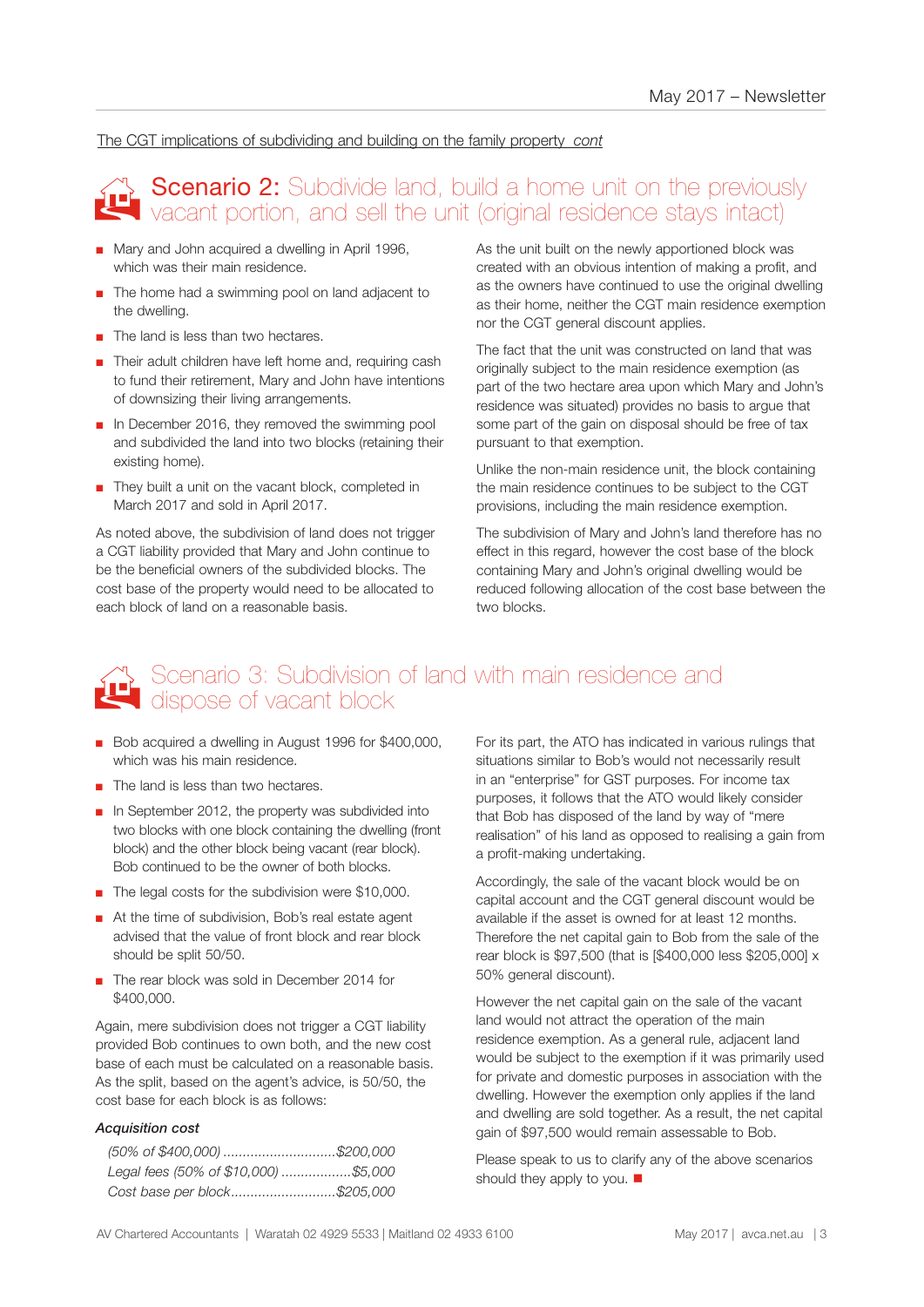

The sale of a business may be GST exempt if the enterprise is deemed to be a "going concern" — which refers to an enterprise's ability to continue trading. The ATO (and the GST legislation itself) says a supply of a going concern occurs when:

- "a business is sold, and that sale includes all of the things that are necessary for the business to continue operating", and
- the business is carried on, "up until the day of sale".

The GST exemption has its advantages — a buyer of a business does not have to find extra funds to cover GST that is added to the purchase price. And while the buyer is entitled to get the tax back via the input tax credit system, this cannot happen until some time after the completion of the transaction. It also must be remembered that while the GST is eventually refunded, any stamp duty payable on the sale of a business will include the amount for GST.

## **What are the requirements for the exemption?**

Business owners may be aware of the existence of a GST exemption but not completely understand the way it operates. The GST legislation says that the sale of a going concern will be GST-free if:

- **•** the sale is "for consideration"
- **•** the purchaser "is registered, or required to be registered" for GST, and
- "the supplier and the recipient have agreed, in writing, that the supply is of a going concern".

# **Selling up your business? Don't forget the "going concern" GST exemption**

The concept of a "going concern" exemption for the purposes of the goods and services tax (GST) can still cause confusion when businesses are sold.

The sale of business contract will usually specify that the business (that is, the "supply") is a going concern when the contracts are exchanged. This is critical, because it shows that all parties to the sale acknowledge that the business is a going concern.

A vendor is required to supply "all of the things that are necessary" for the continued operation of the enterprise. This does not mean everything that is owned by the business. It does however mean those things without which the enterprise could not function. Generally, this includes the necessary assets such as premises, plant and equipment and customer contracts. It can also include arrangements such as ongoing advertising.

The legislation requires the vendor to carry on the business "up until the day of sale", with it deemed to be transferred on the date on which "effective control and possession" of the business is handed over to the buyer. While this date generally refers to the settlement date, "the day of sale" may occur before or after the settlement date. Importantly, there is no requirement for the purchaser to actually continue carrying on the business.

The tax liability risk (in case the ATO does not view the sale as a supply of a "going concern") ultimately lies with the seller, as it is the "supplier" in any transaction that is required to remit GST to the ATO.

Some vendors seek to avoid this tax liability risk related to the business by including a clause in the sale contract requiring the buyer to indemnify the vendor for any GST that may be payable in the event that the ATO does not view the transaction as one of a going concern.  $\blacksquare$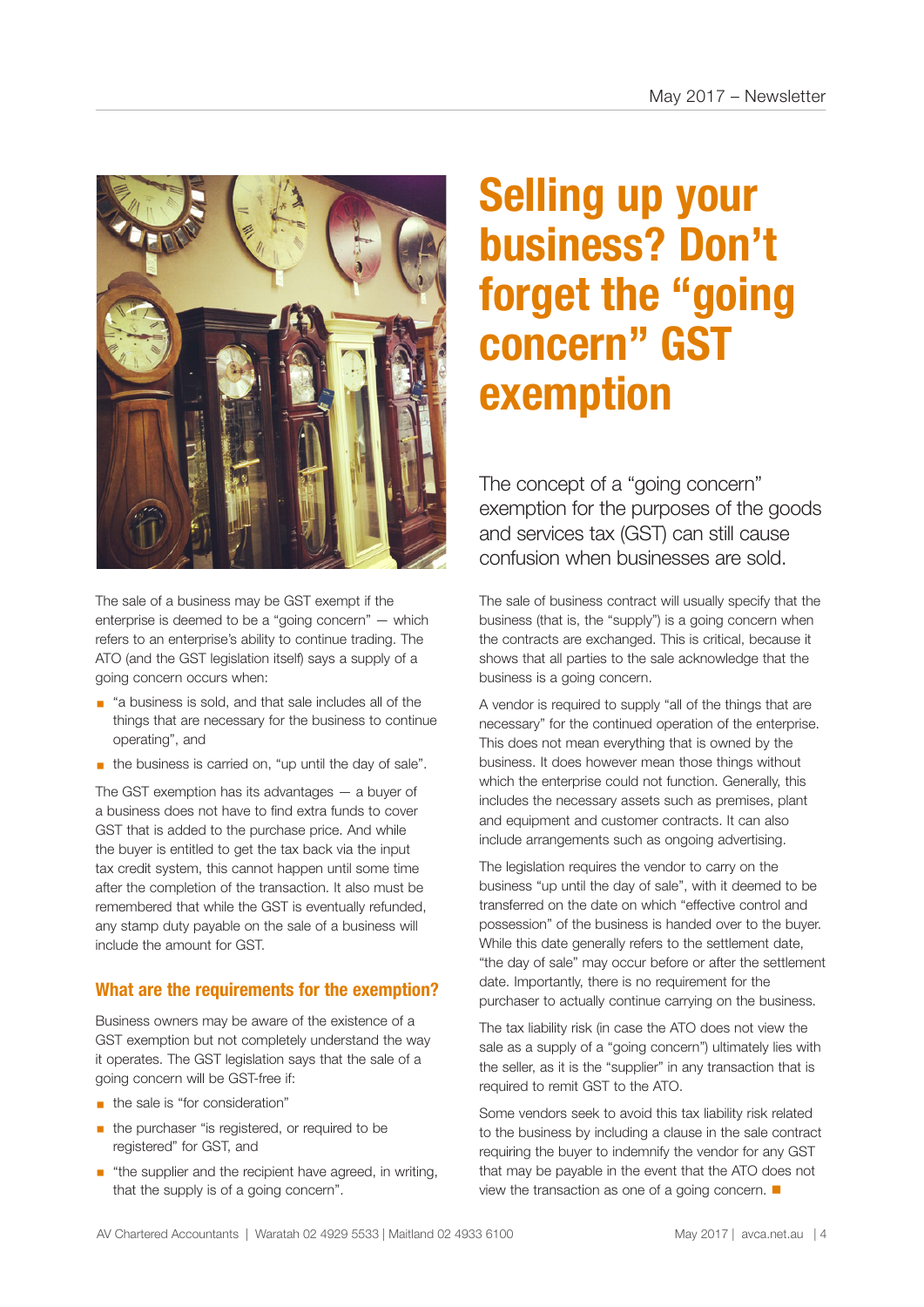

The decision centres around what is or is not acceptable as a tax deduction in relation to the costs that arise with regard to that carer under certain conditions.

The circumstances of the taxpayer concerned in the case are particularly relevant, so a brief run-down of the facts will be instructional.

The taxpayer was invited to speak at two work-related conferences in Britain, with the costs of his travel expenses covered by his employer, with his and his wife's accommodation costs as well as other out-ofpocket expenses covered by the conference organisers.

The taxpayer suffers from medical conditions that mean he is unable to walk any distance without assistance and cannot stand for any length of time. As a consequence, he needs a carer not only to assist him with standing and walking but to use the toilet, shower and bathe and dress.

His employer was aware of his disabilities but did not provide him with a carer or assistant to travel with him, and none of the employer's other staff members were going to this particular conference.

The taxpayer's wife accompanied him and acted as his carer both on the flights to and from Britain and during their time there. She helped him to dress, assisted with

# Are personal carer travel costs claimable? It depends...

A recent Administrative Appeals Tribunal decision has ramifications for taxpayers with disabilities, and who are in need of a personal carer.

his personal hygiene, showering and toilet needs and supported him when he was walking and standing.

Her assistance was necessary to enable him to travel to, and attend, both conferences. In addition to these, the taxpayer attended a series of meetings related to the duties of his employment.

His wife did not perform any tasks relating to his work duties, was not employed by his employer, and did not receive any payment for the assistance that she gave.

When the taxpayer consequently lodged his next return, he made a claim for his wife's airfares, which the ATO disallowed, saying that its decision was due to the expenses being of a private or domestic nature. The taxpayer submitted that denying him the deduction constituted discrimination due to his disabilities.

Therefore, two key issues arose. The decisions regarding these two issues ended up in the Administrative Appeals Tribunal (AAT). They are:

- whether the travel expenses the taxpayer incurred in relation to his spouse should have been allowed as a tax deduction, and
- whether denying the deduction is contrary to disability discrimination laws.

*cont page 7*  $\Rightarrow$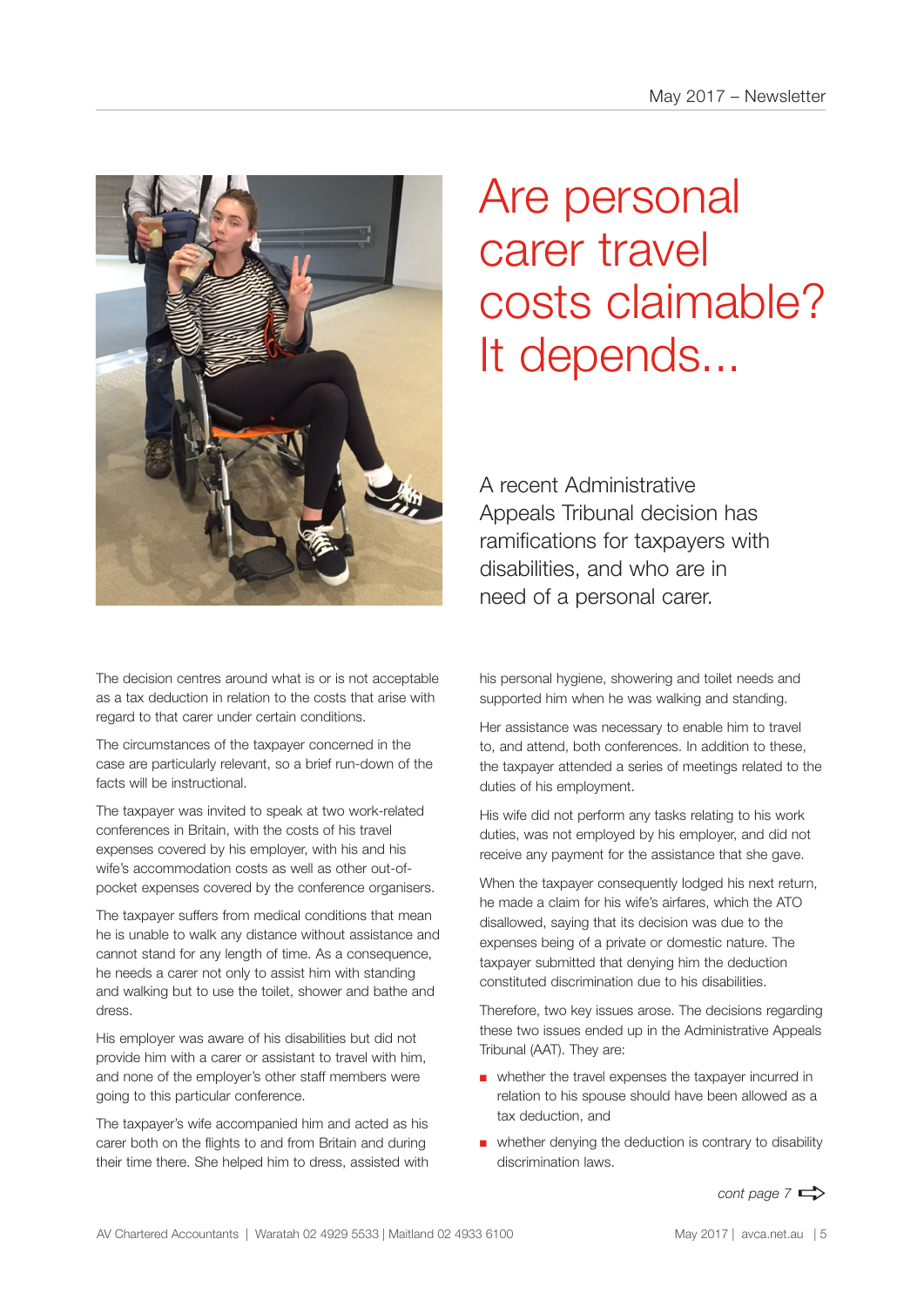

If a business racks up an interest bill from borrowing funds to pay for the expenses of running the business, or to acquire other income-producing assets or investments, this expense is generally allowed as a tax deduction for the relevant year.

For business taxpayers under the accruals accounting method, a claim can be made for the calculated interest liability to the end of the income year (usually June 30), provided the interest on the debt accrues on a daily basis (which would usually be the case).

## **Deductions for interest incurred**

The availability of deductions for interest are typically affected by the following factors:

- interest must have a sufficient connection with the income earning activities of the taxpayer
- interest on a new loan is deductible if the new loan is used to repay an existing loan, which, at the time of the second loan, was used to produce assessable income or as part of a business to produce assessable income
- interest on borrowings will not continue to be deductible if the borrowings cease to be employed in the borrower's business or for some income producing activity, or which are used to earn exempt income
- interest may still be deductible even if the borrower's business has ceased. This rule can apply to other assessable income-producing activities but would not apply to the derivation of exempt income
- interest may be deductible if incurred prior to a business commencing or assessable income being derived
- the character of the interest is generally determined by the use to which the borrowed funds are put
- the "rule of 78" may be used in limited circumstances to calculate the interest component of instalments paid under a fixed term loan or extended credit transaction
- penalty interest for early repayment of a loan may be deductible, and
- an interest deduction can be claimed for money borrowed for the business to pay a tax debt.

### **Companies**

Interest costs incurred by companies may be deductible if the money:

- is used to repay share capital to shareholders if that capital was employed as working capital in the company business and is used to derive assessable income, or
- funds the payment of a declared dividend to shareholders where the funds representing that dividend are employed as working capital in the company business and it is used to derive assessable income.

A deduction is not allowed if the borrowed funds are used to:

- repay share capital to shareholders to the extent it represents bonus shares paid out of an unrealised asset revaluation reserve or other equity account (for example, internally generated goodwill), or
- pay dividends out of unrealised profit reserves.

 $cont \rightarrow$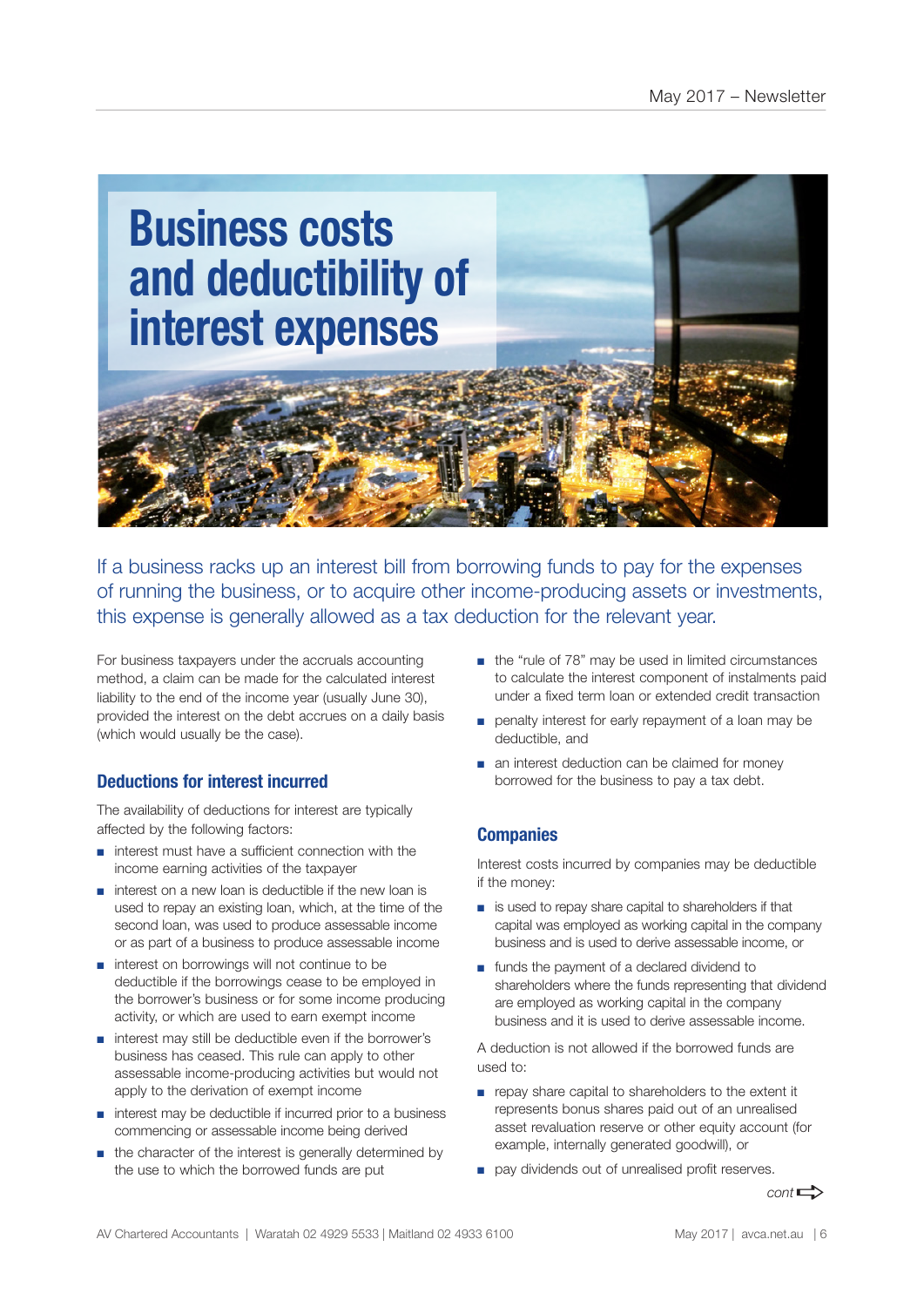Business costs and deductibility of interest expenses *cont*

### **Borrowing expenses**

If costs are incurred to obtain a loan, the costs of arranging it are allowable as a deduction to the extent the loan is used to produce assessable income. Expenses claimable under this heading include:

- legal expenses associated with mortgage documents
- valuation fees incurred
- procuration fees and mortgage insurance (if any)
- stamp duty payable on mortgage documents, and
- any other cost items for taking the loan.

If the total cost of these expenses is less than \$100, it can be claimed in the income year the expense is incurred. However if more, the claim will need to be spread equally over the lesser of the loan term, or five years commencing from the date the loan was entered into.

If you incur borrowing costs on a number of dates for different facilities you cannot simply add them to the opening balance of your yet-to-be-deducted borrowing costs for that year. It is necessary to do a separate calculation for these new borrowing costs.

### **Not only but also**

When early repayment of a loan occurs, and some of the eligible costs of borrowing have not been claimed, these may be deducted in the year in which the borrowings are paid out.

Generally any so-called "rebate" given when a loan is paid out is merely a figure to adjust the interest. Any refund would diminish the final claim for borrowing costs.

Note also that mortgage protection insurance premiums for a bank loan used to purchase an income-producing asset is generally deductible. Penalty interest on early repayment of the loan may also be deductible.

The tax law also allows a taxpayer to claim in full the cost of discharging a mortgage where the money was used (whether or not in a business) for producing assessable income. If only part of the borrowings were used for that purpose, apportion the discharge expenses.  $\blacksquare$ 

#### *from page 5:* Are personal carer travel costs claimable? It depends... *cont*

## **Deductibility**

As has been noted above, the ATO denied the claim for carer costs as the role was private or domestic in nature, and the carer was not engaged by the taxpayer's employer. In regard to the deductibility of costs incurred in circumstances where a disabled taxpayer engages an assistant, the AAT held that this all depends on the nature of the assistant's tasks.

The subsequent decision handed down was that if the tasks are directly associated with the disabled taxpayer's work, the expense is deductible. A typical example is someone engaged by the taxpayer as an administrative assistant, who undertakes tasks such as typing, taking dictation, retrieving, moving and opening files, and photocopying documents. These tasks are carried out so that the disabled taxpayer can perform his employment duties, and are in the course of the taxpayer undertaking duties that are characterised as being incurred in the course of gaining or producing assessable income.

However the AAT also determined that if the tasks are not directly associated with the disabled taxpayer's work, the expense is not deductible. A typical example is a taxpayer who hires someone to assist him with his personal needs, such as standing and walking, using

the toilet, showering and bathing and dressing. Such expenses are incurred in the course of enabling the taxpayer to undertake duties that are characterised as having a private or domestic nature.

The tribunal also commented on a section of the relevant legislation that imposes a blanket prohibition on making claims for costs incurred by a relative of a taxpayer who accompanies them on work-related travel.

Unless the relative performed substantial duties in the role of either staff of the taxpayer's employer or as the taxpayer's own employee, it would not be reasonable to conclude that they would have accompanied the taxpayer regardless of their personal relationship. It found that there is no room in the legislation to read an exception to the blanket prohibition if the relative is tagging along as carer unless they are being employed as such.

## **Discrimination**

For the discrimination aspect of the case, the AAT concluded that the ATO's decision to deny the deduction was not discriminatory under the disability discrimination laws. It stated that the ATO conclusion would have been the same if the taxpayer did not have disabilities that required him to be accompanied by a carer.  $\blacksquare$